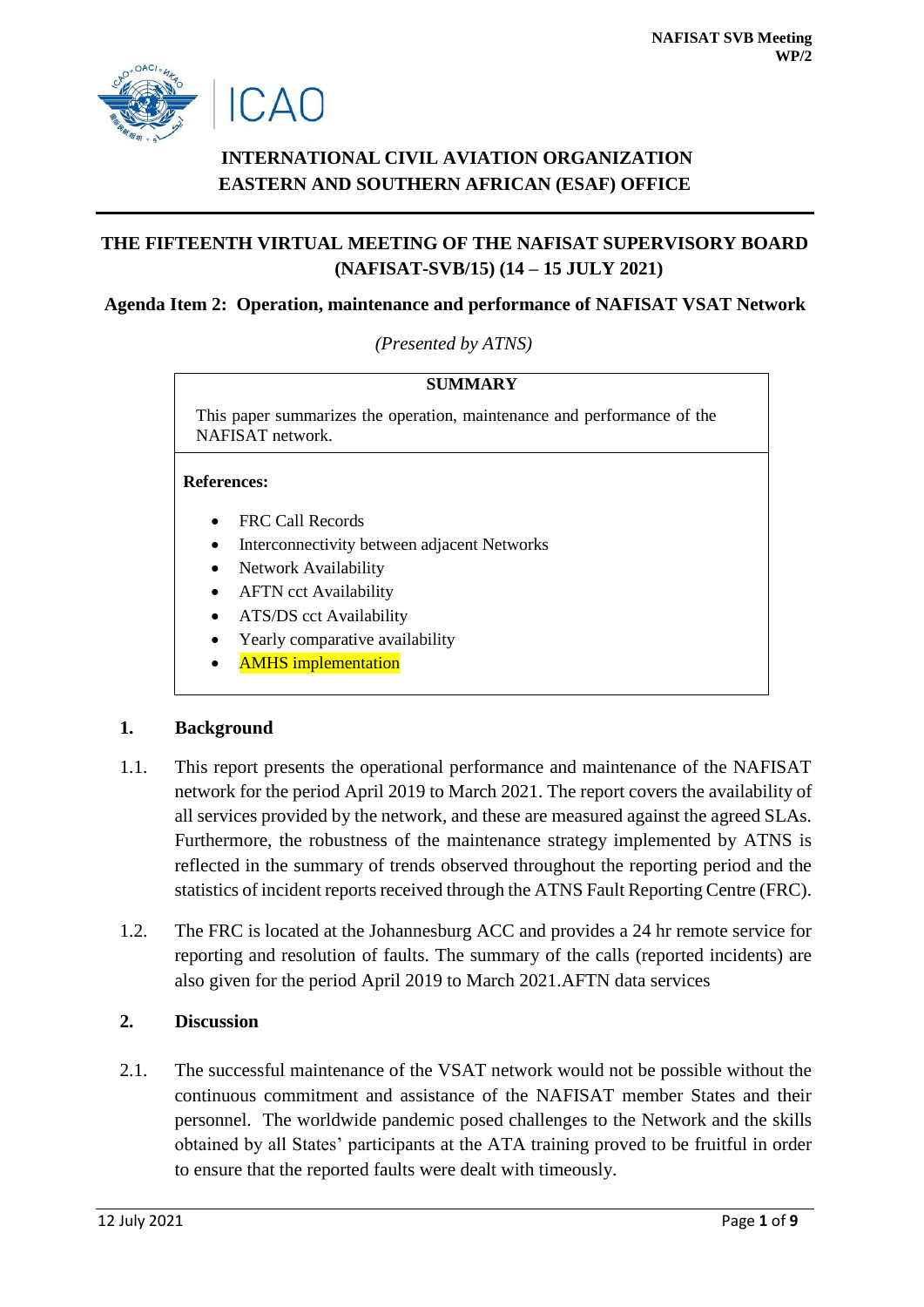- 2.2. Timely on-site response by ATNS personnel remains vital to the successful maintenance of the Network. Travel restrictions and COVID protocols at the Different States restricted the movement of ATNS personnel to do site visits. This function was performed by the local Staff during the respective lockdowns. Remote preventative activities was scheduled and coordinated between ATNS and Staff to keep the terminals operating and restored where failures were detected.
- 2.3. With the lifting of travel bans and ease of COVID restrictions ATNS personnel are able to travel to some sites which were identified during the latest remote preventative maintenance activities, bringing those terminals to full redundant operations.
- 2.4. It should be noted that now, more than before assistance is required with the issuance of LOI's, VISAS, some customs processes and site access permits required by some authorities. These factors remain a risk to quick on-site response and availability of spares.

# 2.5. **NAFISAT FRC faults reported** (April 2019 to March 2020)

|                     | Apr      | <b>May</b> | Jun      | Jul | Aug      | <b>Sept</b> | Oct | <b>Nov</b> | <b>Dec</b> | <b>Jan</b> | <b>Feb</b> | <b>Mar</b> | <b>Total</b> |
|---------------------|----------|------------|----------|-----|----------|-------------|-----|------------|------------|------------|------------|------------|--------------|
| <b>FRC</b>          | 10       | 8          | 16       | 9   | 9        | 16          | 14  | 19         | 14         | 14         | 14         | 9          | 152          |
| <b>Corrective</b>   | 5        | 6          | 13       | 5.  | 8        |             |     | 15         | 10         | 9          | 10         | 8          | 103          |
| <b>Preventative</b> | $\Omega$ | $\Omega$   | $\theta$ | 0   |          |             | 2   | 0          | 0          |            |            | 0          | 6            |
| <b>External</b>     | 5        | 2          | 3        | 4   | $\Omega$ | 8           | 5   | 4          | 4          | 4          | 3          |            | 43           |

 $Total: FRC =152$ 

| <b>Summary Statistics</b> |     |  |  |  |  |  |  |  |
|---------------------------|-----|--|--|--|--|--|--|--|
| Corrective                | 103 |  |  |  |  |  |  |  |
| Preventative              | 6   |  |  |  |  |  |  |  |
| External                  | 43  |  |  |  |  |  |  |  |
|                           |     |  |  |  |  |  |  |  |
|                           |     |  |  |  |  |  |  |  |
|                           |     |  |  |  |  |  |  |  |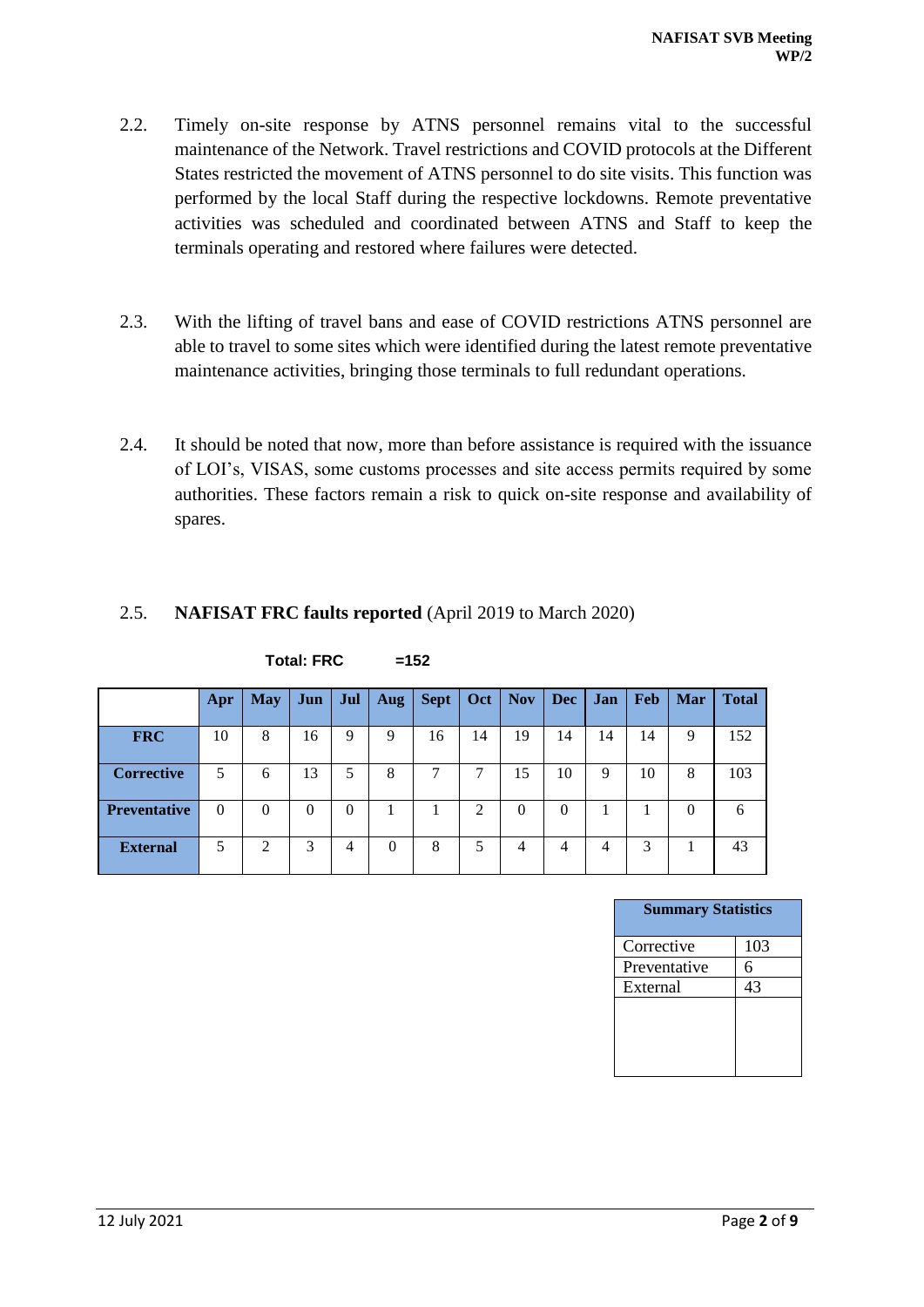#### 2.6. **NAFISAT FRC faults reported** (April 2020 to March 2021)

|                     | Apr      | <b>May</b> | Jun      | Jul      | Aug      | <b>Sept</b> | Oct            | <b>Nov</b> | Dec      | <b>Jan</b> | <b>Feb</b> | <b>Mar</b> | <b>Total</b> |
|---------------------|----------|------------|----------|----------|----------|-------------|----------------|------------|----------|------------|------------|------------|--------------|
| <b>FRC</b>          | 8        | 7          | 5        | 5        | 10       | 13          | $\overline{4}$ | 13         | 8        | 6          | 10         | 18         | 107          |
| <b>Corrective</b>   | 5        | 4          | 4        | 3        | 6        | 11          | 3              | 8          | 6        | 4          | Q          | 8          | 71           |
| <b>Preventative</b> | $\Omega$ | $\Omega$   | $\theta$ | $\Omega$ | $\Omega$ | $\theta$    | $\theta$       | $\theta$   | $\Omega$ | 0          | 0          | ⇁          | 7            |
| <b>External</b>     | 3        | 3          |          | 2        | 4        | 2           |                |            | 2        | 2          |            | 3          | 29           |

| <b>Total: FRC</b> | $=107$ |
|-------------------|--------|
|-------------------|--------|

| <b>Summary Statistics</b> |    |
|---------------------------|----|
| Corrective                | 71 |
| Preventative              |    |
| External                  |    |

#### **2.7. Yearly comparative FRC reported call totals**

| Year  | 2013 | 2014 | 2015 | 2016 | 2017 | 2018 | 2019 | 2020 | 2021 |
|-------|------|------|------|------|------|------|------|------|------|
| Total | 109  | 156  | 200  | 159  | 171  | 103  | 115  | 152  | 107  |

#### **2.8. Trends**

- 2.8.1. RF Switches, FPS's and RFT's were recorded as trend failures. ATNS identified the same trends towards the end of the term of the previous contract before upgrade was concluded.
- 2.8.2. Currently the failures are dealt with through the normal fault and spares management process.
- 2.8.3. Should any new developments or trends arise, ATNS will follow the necessary processes to maintain the network to the previous and current standard.

### **2.9. Interoperability**

2.9.1. Seamless operations, interoperability and interconnectivity between VSAT networks in the AFI Region remains crucial and ATNS remains committed to implement the best practices as recommended by ICAO. The NAFISAT and SADC VSAT2 networks are fully integrated to ensure continuation of seamless operation by being fully interconnected and interoperable on level 1.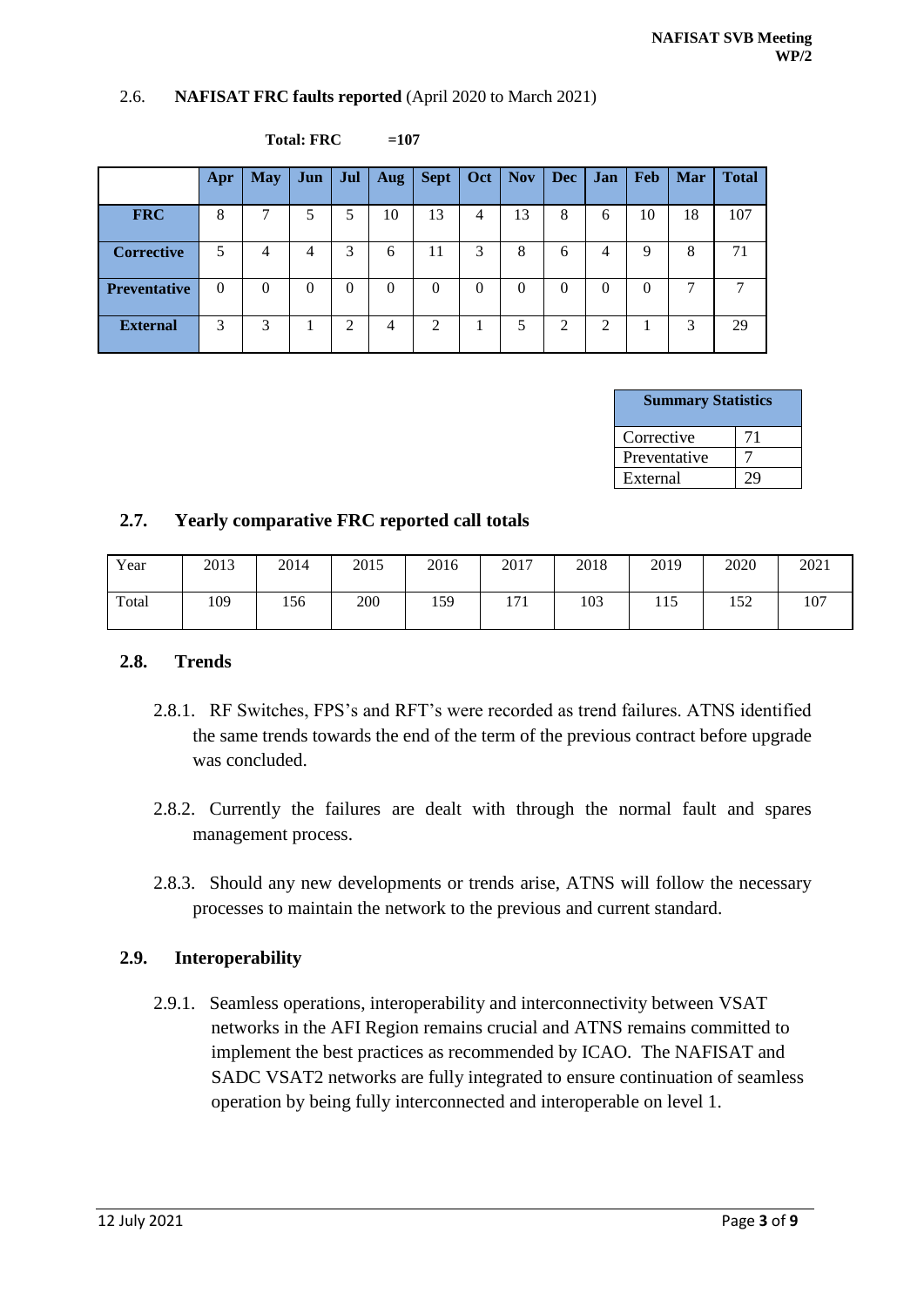- 2.9.2. At present interconnectivity between AFISNET and NAFISAT is achieved on level 3 through baseband equipment. These connections have been problematic for a while now and reached a point where some of the services have failed. These are AFTN services to Brazzaville, Ndjamena and Niamey.
- 2.9.3. ATNS and ASECNA have agreed to the platform for the links. The links will continue to be achieved through the DATUM 500L series. The multiplexers are now changed to the NETPERFORMER FAD and configuration for these FAD units have been agreed upon. Implementation is underway where the stations connecting to AFISNET will install cabling and configuration to enable connectivity to the DATUM modems. Implementation and transition of services will then be coordinated between the affected State and ASECNA.

| <b>Network</b>           | 2019/2020 | 2020/2021 | 2021/2022 |
|--------------------------|-----------|-----------|-----------|
| Khartoum/Niamey          | 99,99     | 100       | 99,93     |
| Khartoum/N'Djamena       | 99,99     | 100       | 99,93     |
| Addis/Niamey             | 99,98     | 100       | 99,93     |
| Nairobi/Brazzaville      | 99,94     | 99,83     | 99,93     |
| Khartoum/Brazzaville     | 99,99     | 100       | 99,93     |
| Tripoli/Niamey           | 0         | $\theta$  | 0         |
| Tripoli/N'Djamena        | 0         | 0         | 0         |
| Average Tripoli included | 71,412857 | 71,404286 | 71,378571 |
| Average achieved         | 99,978    | 99,966    | 99,93     |

2.9.4. The availability of these links and services are recorded as follows:

*Note 1: Due to the terminal being off in Libya, the availability is heavily affected. The achieved availability of the links; i.e. level 1 and 2 are within specification above 99.9%*

| <b>ATS</b>           | 2019/2020 | 2020/2021 | 2021/2022 |
|----------------------|-----------|-----------|-----------|
| Niamey/Addis         | N/A       | N/A       | N/A       |
| Niamey/Tripoli       | 6,39      |           | O         |
| N'Djamena/Khartoum   | 99,57     | 100       | 99,93     |
| N'Djamena/Nairobi    | N/A       | N/A       | N/A       |
| N'Djamena/Tripoli    | 6,39      |           | O         |
| Brazzaville/Nairobi  | N/A       | N/A       | N/A       |
| Brazzaville/Khartoum | 99,55     | 99,99     | 99,93     |

*Note 2: The availability of the voice circuits are acceptable operating on average above 99%*

| <b>AFTN</b>         | 2019/2020 | 2020/2021 | 2021/2022 |
|---------------------|-----------|-----------|-----------|
| Niamey/Addis        | 99,98     | 100       | 99,93     |
| Niamey/Tripoli      | 6,39      |           | 0         |
| N'Djamena/Khartoum  | 99,94     | 87,5      | 50        |
| N'Djamena/Nairobi   | 99,95     | 87,42     |           |
| N'Djamena/Tripoli   | 6,39      |           |           |
| Brazzaville/Nairobi | 99,39     | 99,83     |           |

*Note 3. The availability of the AFTN services are deteriorating and are operating below acceptable levels.*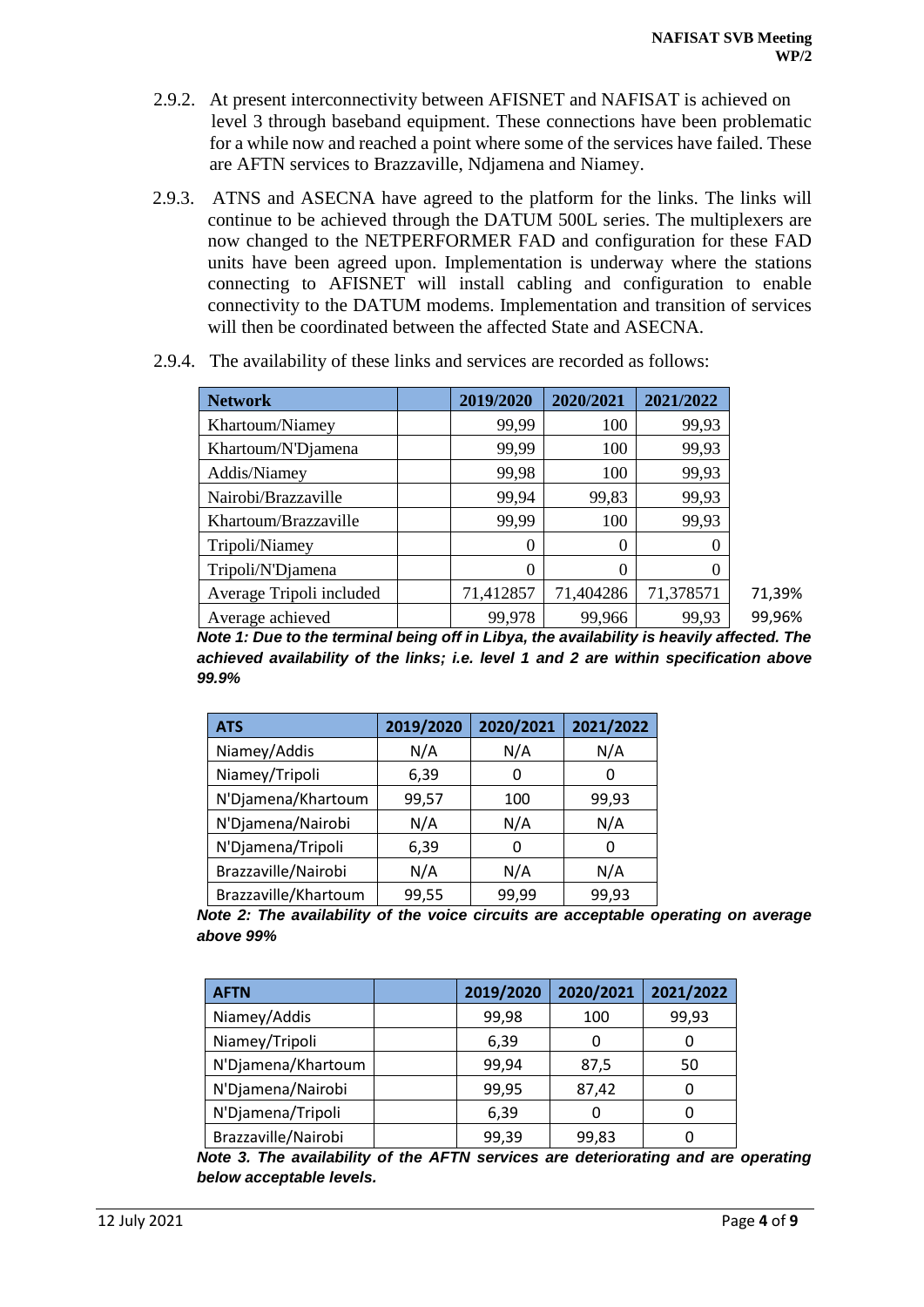## **Performance of the Network**

2.10. Data was collated from April 2019 to March 2021 and is presented to the meeting for information.

## **(PRESENTATION)**

2.11. Network operational availability (April 2019 to March 2020)

|            | <b>NETWORK AVAILABILITY (%)</b> |       |       |       |            |       |            |            |       |       |            |
|------------|---------------------------------|-------|-------|-------|------------|-------|------------|------------|-------|-------|------------|
| <b>Apr</b> | <b>May</b>                      | Jun   | Jul   | Aug   | <b>Sep</b> | Oct   | <b>Nov</b> | <b>Dec</b> | Jan   | Feb   | <b>Mar</b> |
| 98.05      | 91.67                           | 91.56 | 91.65 | 91.66 | 91.62      | 91.63 | 91.67      | 91.65      | 91.62 | 91.64 | 91.66      |

#### **Average = 92.17%**

2.12. Network operational availability (April 2020 to March 2021)

|       | <b>NETWORK AVAILABILITY (%)</b> |       |       |       |            |       |            |            |                 |     |            |
|-------|---------------------------------|-------|-------|-------|------------|-------|------------|------------|-----------------|-----|------------|
| Apr   | May                             | Jun   | Jul   | Aug   | <b>Sep</b> | Oct   | <b>Nov</b> | <b>Dec</b> | Jan             | Feb | <b>Mar</b> |
| 91.66 | 91.67                           | 91.17 | 91.67 | 91.61 | 91.53      | 91.54 | 91.54      | 91.51      | $91.54$   91.43 |     | 91.34      |

#### **Average =91.52%**

These percentages represent all outages including all exclusions as per the bilateral agreements where all delays are calculated. Some of these are logistical delays, political situations, acts of nature etc.

2.13. Network achieved availability (April 2019 to March 2020)

|            | <b>NETWORK AVAILABILITY (%)</b> |       |       |       |            |       |            |            |       |       |            |  |  |
|------------|---------------------------------|-------|-------|-------|------------|-------|------------|------------|-------|-------|------------|--|--|
| <b>Apr</b> | <b>May</b>                      | Jun   | Jul   | Aug   | <b>Sep</b> | Oct   | <b>Nov</b> | <b>Dec</b> | Jan   | Feb   | <b>Mar</b> |  |  |
| 99.99      | 100                             | 99.89 | 99.98 | 99.99 | 99.95      | 99.97 | 100        | 99.98      | 99.95 | 99.97 | 100        |  |  |

#### **Average = 99.97%**

2.14. Network achieved availability (April 2019 to March 2020)

|            | <b>NETWORK AVAILABILITY (%)</b> |       |       |       |            |       |            |            |       |       |            |  |  |  |
|------------|---------------------------------|-------|-------|-------|------------|-------|------------|------------|-------|-------|------------|--|--|--|
| <b>Apr</b> | May                             | Jun   | Jul   | Aug   | <b>Sep</b> | Oct   | <b>Nov</b> | <b>Dec</b> | Jan   | Feb   | <b>Mar</b> |  |  |  |
| 100        | 100                             | 99.89 | 99.98 | 99.99 | 99.95      | 99.97 | 100        | 99.98      | 99.95 | 99.97 | 100        |  |  |  |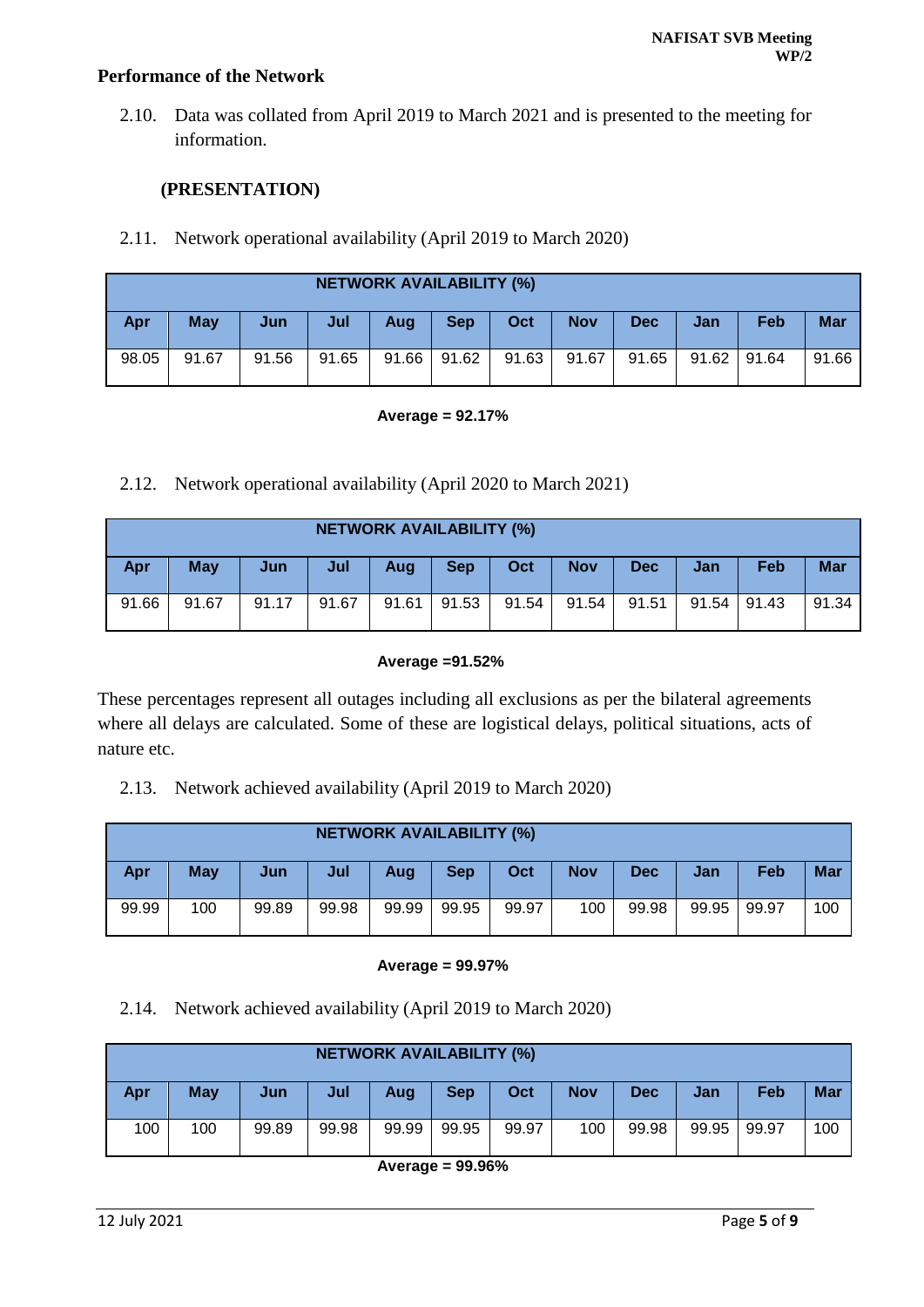preventative maintenance outages.

|       | <b>AFTN CIRCUIT AVAILABILITY</b> |            |       |       |            |       |            |       |             |     |            |  |  |
|-------|----------------------------------|------------|-------|-------|------------|-------|------------|-------|-------------|-----|------------|--|--|
| Apr   | May                              | <b>Jun</b> | Jul   | Aug   | <b>Sep</b> | Oct   | <b>Nov</b> | Dec   | Jan         | Feb | <b>Mar</b> |  |  |
| 97.56 | 86.19                            | 85.89      | 86.18 | 86.18 | 86.13      | 86.42 | 86.25      | 86.62 | 86.40 86.62 |     | 86.67      |  |  |

# 2.15. AFTN circuit availability (April 2019 to March 2020)

**Average = 87.26%**

# 2.16. AFTN circuit availability (April 2020 to March 2021)

|            | <b>AFTN CIRCUIT AVAILABILITY</b> |       |       |       |            |       |            |            |       |       |            |  |  |  |
|------------|----------------------------------|-------|-------|-------|------------|-------|------------|------------|-------|-------|------------|--|--|--|
| <b>Apr</b> | <b>May</b>                       | Jun   | Jul   | Aug   | <b>Sep</b> | Oct   | <b>Nov</b> | <b>Dec</b> | Jan   | Feb   | <b>Mar</b> |  |  |  |
| 86.20      | 86.19                            | 86.00 | 86.20 | 86.02 | 86.07      | 86.07 | 86.00      | 85.99      | 86.10 | 86.01 | 85.84      |  |  |  |

# **Average = 86.06%**

# 2.17. ATS/DS circuit availability (April 2019 to March 2020)

|       | <b>ATS/DS CIRCUIT AVAILABILITY</b> |       |       |       |            |            |            |       |            |       |            |  |  |
|-------|------------------------------------|-------|-------|-------|------------|------------|------------|-------|------------|-------|------------|--|--|
| Apr   | <b>May</b>                         | Jun   | Jul   | Aug   | <b>Sep</b> | <b>Oct</b> | <b>Nov</b> | Dec   | <b>Jan</b> | Feb   | <b>Mar</b> |  |  |
| 98.10 | 89.19                              | 89.03 | 89.15 | 89.17 | 89.10      | 89.14      | 89.07      | 88.77 | 89.11      | 89.14 | 88.88      |  |  |

**Average =89.82%**

# 2.18. ATS/DS circuit availability (April 2020 to March 2021)

|       | <b>ATS/DS CIRCUIT AVAILABILITY</b> |                  |       |       |            |       |            |            |       |       |            |  |  |  |
|-------|------------------------------------|------------------|-------|-------|------------|-------|------------|------------|-------|-------|------------|--|--|--|
| Apr   | <b>May</b>                         | Jun <sup>/</sup> | Jul   | Aug   | <b>Sep</b> | Oct   | <b>Nov</b> | <b>Dec</b> | Jan   | Feb   | <b>Mar</b> |  |  |  |
| 89.18 | 89.19                              | 88.26            | 89.18 | 89.09 | 88.96      | 88.96 | 89.02      | 88.97      | 89.03 | 88.91 | 88.85      |  |  |  |

**Average = 88.97%**

# 2.19. MMC AVAILABILITY (April 2019 to March 2020)

| <b>MMC AVAILABILITY</b> |            |     |     |     |            |     |            |            |     |     |            |  |
|-------------------------|------------|-----|-----|-----|------------|-----|------------|------------|-----|-----|------------|--|
| Apr                     | <b>May</b> | Jun | Jul | Aug | <b>Sep</b> | Oct | <b>Nov</b> | <b>Dec</b> | Jan | Feb | <b>Mar</b> |  |
| 100                     | 100        | 100 | 100 | 100 | 100        | 100 | 100        | 100        | 100 | 100 | 100        |  |

**Average = 100%**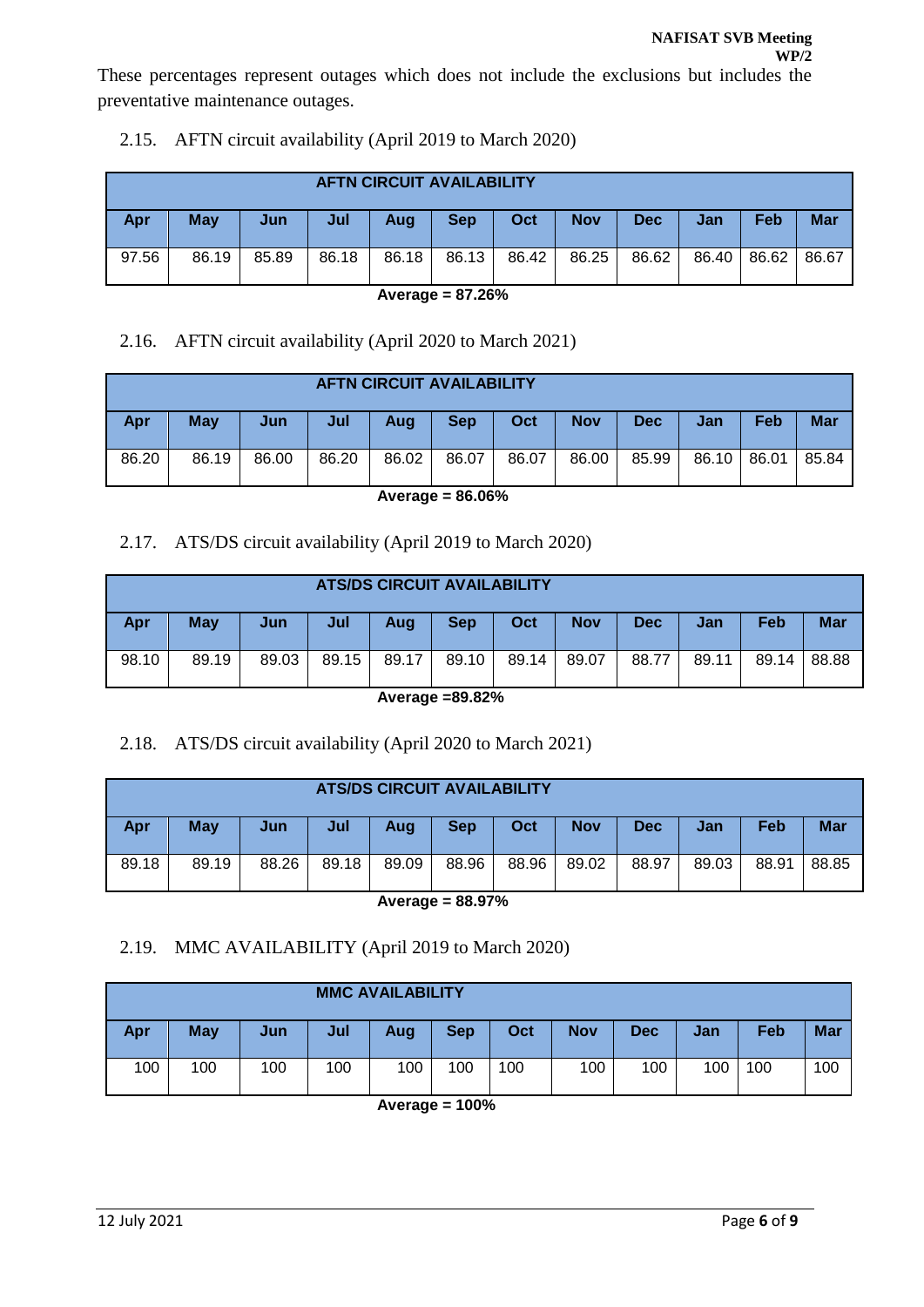# 2.20. MMC AVAILABILITY (April 2020 to March 2021)

| <b>MMC AVAILABILITY</b> |            |     |     |       |            |     |            |      |     |       |            |
|-------------------------|------------|-----|-----|-------|------------|-----|------------|------|-----|-------|------------|
| Apr                     | <b>May</b> | Jun | Jul | Aug   | <b>Sep</b> | Oct | <b>Nov</b> | Dec. | Jan | Feb   | <b>Mar</b> |
| 100                     | 100        | 100 | 100 | 99.93 | 99.91      | 100 | 100        | 100  | 100 | 99.98 | 100        |

**Average = 99.99%**

# 2.21. AMHS circuit availability (April 2020 to March 2021)

| <b>AMHS AVAILABILITY</b> |            |     |     |     |            |      |            |            |       |       |            |
|--------------------------|------------|-----|-----|-----|------------|------|------------|------------|-------|-------|------------|
| <b>Apr</b>               | <b>May</b> | Jun | Jul | Aug | <b>Sep</b> | Oct  | <b>Nov</b> | <b>Dec</b> | Jan   | Feb   | <b>Mar</b> |
| 9.99                     | 10         | 10  | 10  | 10  | 9.99       | 9.99 | 9.97       | 10         | 13.32 | 16.66 | 16.65      |

**Average = 11.38%**

# **2.22. Implementation of AMHS service on the NAFISAT network**

# **NAFISAT Site 1 / HP SW Site 2 / HP SW**

| Site 1 / HP SW | Site 2 / HP SW | <b>Active Yes</b><br>/No | <b>REMARKS</b>                    |
|----------------|----------------|--------------------------|-----------------------------------|
| Jeddah         | Cairo          |                          | NATTING done by both sites        |
| Jeddah         | <b>Addis</b>   | Planned                  |                                   |
| Jeddah         | <b>JHB</b>     | Planned                  |                                   |
| <b>Addis</b>   | <b>JHB</b>     | Planned                  |                                   |
| Nairobi        | <b>JHB</b>     | γ                        | implemented                       |
| <b>Nairobi</b> | Dar Es Salaam  | Planned                  |                                   |
| Entebbe        | Nairobi        | Configured               | working, Enetbbe will adz working |
|                |                |                          | Setup and Testing with software   |
| <b>Nairobi</b> | Mogadishu      | <b>Test</b>              | assistant / redundancy IP issue   |
| Nairobi        | Plaicance      | Configured               | Awaiting implementation           |

# **Data collected on Services for the period between April 2019 to March 2020**

Number of Voice calls  $= 710228$ Number of Bytes transmitted  $= 6,451,224,138$ 

# **2.23. Data collected on Services for the period between April 2020 to March 2021**

Number of Voice calls = 227 942 Number of Bytes transmitted  $= 4,617,219,466$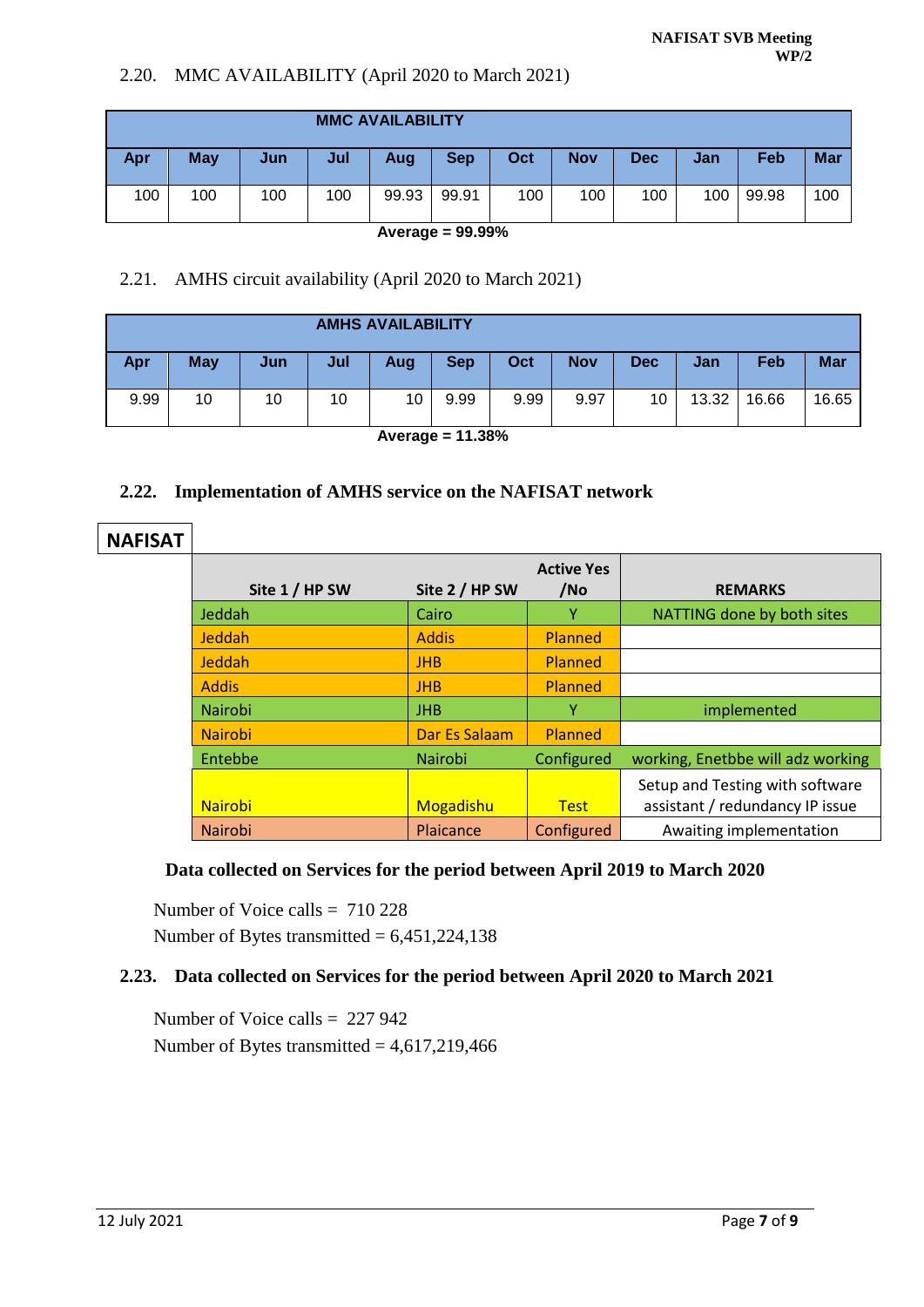## **2.24. Yearly comparative availabilities**

|         |       |       |       | <b>Network Availability</b> |       |       |       |       |       |
|---------|-------|-------|-------|-----------------------------|-------|-------|-------|-------|-------|
| Year    | 2013  | 2014  | 2015  | 2016                        | 2017  | 2018  | 2019  | 2020  | 2021  |
| Average | 99,94 | 99,97 | 99,93 | 99,97                       | 99,98 | 99.97 | 99.97 | 99.97 | 99.96 |

**Average =99.96%**

|         |       |       |       | <b>AFTN Availability</b> |       |       |       |       |       |
|---------|-------|-------|-------|--------------------------|-------|-------|-------|-------|-------|
| Year    | 2013  | 2014  | 2015  | 2016                     | 2017  | 2018  | 2019  | 2020  | 2021  |
| Average | 99,69 | 96,58 | 97,41 | 97,62                    | 98,91 | 98.41 | 98.43 | 87.26 | 86.06 |

**Average =95.60%**

Yearly ATS/DS availability

| <b>ATS/DS Availability</b> |       |       |       |       |      |       |       |       |       |
|----------------------------|-------|-------|-------|-------|------|-------|-------|-------|-------|
| Year                       | 2011  | 2012  | 2013  | 2014  | 2015 | 2016  | 2017  | 2018  | 2019  |
| Average                    | 99,75 | 97,37 | 97,68 | 96,56 | 99,2 | 99.15 | 98.36 | 89.82 | 88.97 |

**Average = 96.32%**

## **3. Distribution of statistics**

- 3.1. Distribution of statistics is done on a monthly basis.
- 3.2. Statistics are published monthly on the ATNS website for State Members to view. Member states receive an e-mail alert that the statistics are available on the website.
- 3.3. ATNS continuous to provide the level 4 statistics as required from ICAO on a monthly basis.

# **4. ACTION TO BE TAKEN BY THE MEETING**

- 4.1. The meeting is invited to take note of the above information. More information on specifics will be made available upon request.
- 4.2. States are requested to submit the statistics recorded on the level 4 template to ATNS for the completion of the document to be sent to ICAO.
- 4.3. Relevant States are requested to assist in timeously supplying Letters of Invitation and all States are requested to assist in resolving difficulties experienced at the respective customs for the clearing and releasing of equipment and spares as well as the facilitation to access the site during maintenance.